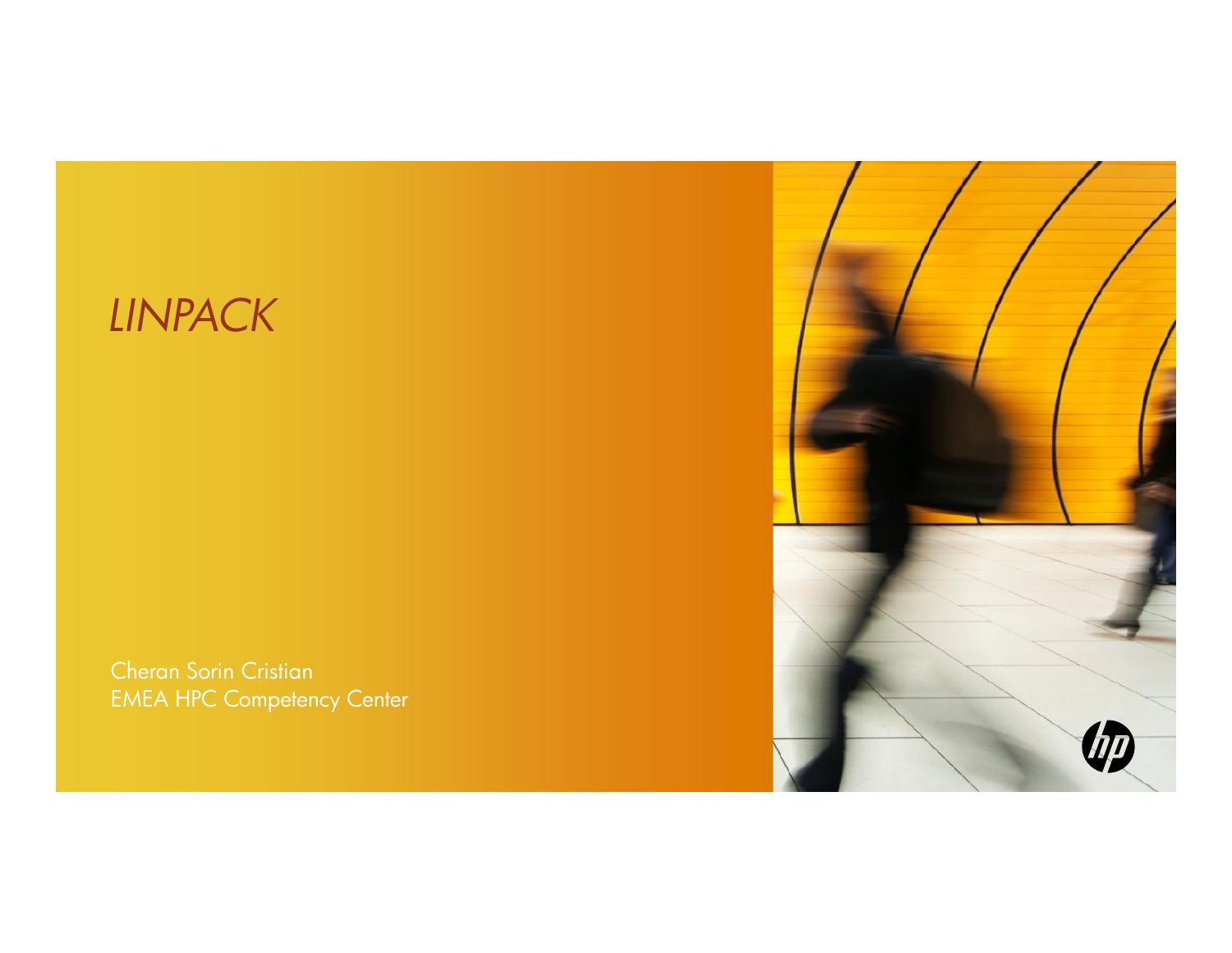## RUNNING LINPACK

The LINPACK Benchmark was introduced by Jack Dongarra.

the LINPACK Benchmark is used to solve a dense system of linear equations.

benchmark that allows the user to scale the size of the problem and to optimize the software in order to achieve the best performance for a given machine.

The result is given in number of FLOP per second.

Rpeak is the theoretical valued calculated. This shows the maximum number of FLOPS that the system might achieve.

Rmax is the number of FLOPS returned by the LINPACK benchmark.

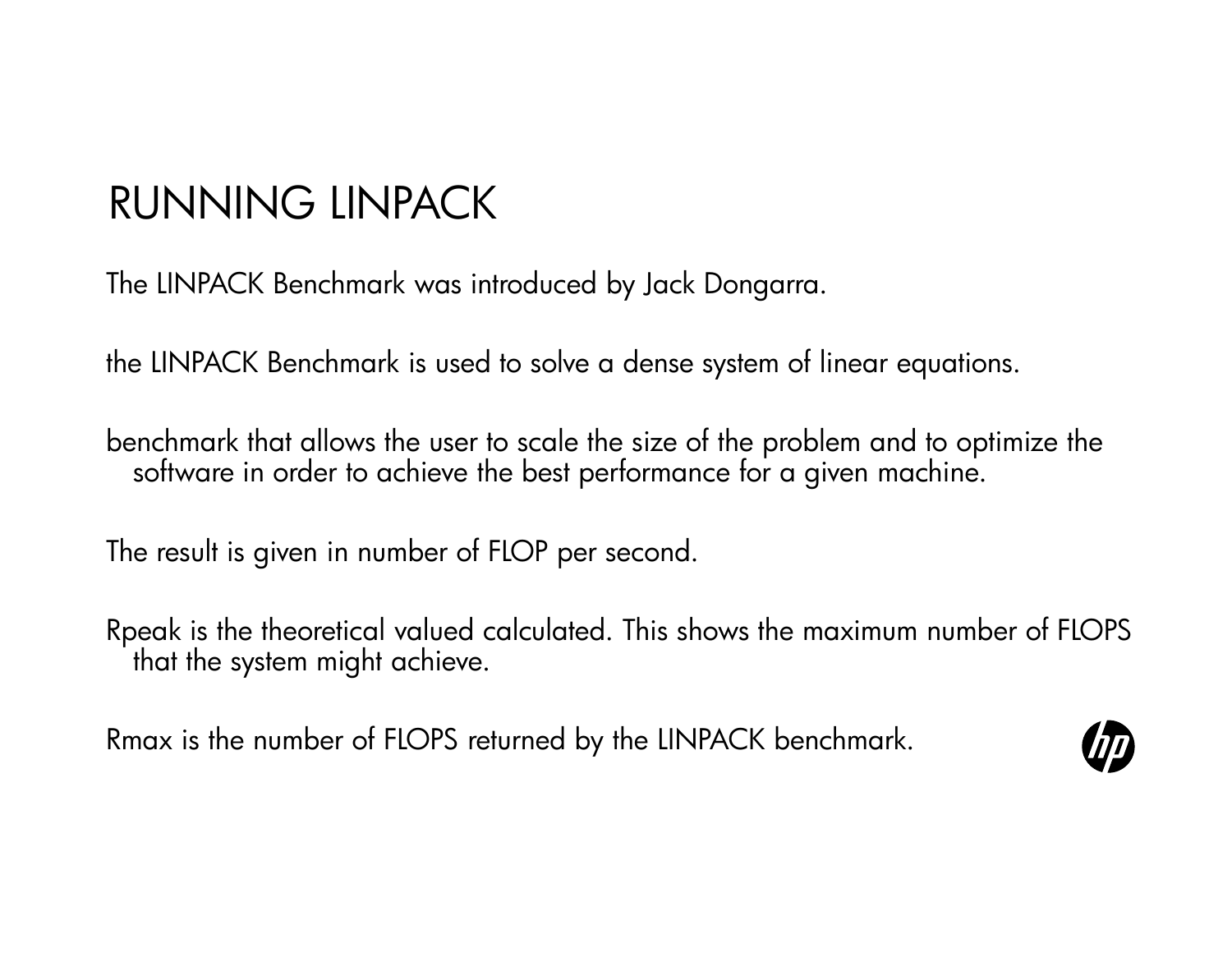# CPUs : Theoretical performance- SERVER Rounded values

| server    | chip            | Number of<br>cores | Flops/cycle | peak<br>GFlops/serv<br>er | Linpack<br>GFlops/serv<br>er | % eff. |
|-----------|-----------------|--------------------|-------------|---------------------------|------------------------------|--------|
| any 2S    | X5670 (2.93GHz) | 12                 | 4 per core  | 140                       | 125                          | 89%    |
| <b>4S</b> | X7650(3.0GHz)   | 24                 | 4 per core  | 288                       | 260                          | 89%    |
| <b>8S</b> | X7650(3.0GHz)   | 48                 | 4 per core  | 576                       | 460                          | 88%    |
| any 2S    | O6174(2.2GHz)   | 24                 | 4 per core  | 211                       | 180                          | 85%    |
| any 4S    | O6174(2.2GHz)   | 48                 | 4 per core  | 422                       | 360                          | 84%    |

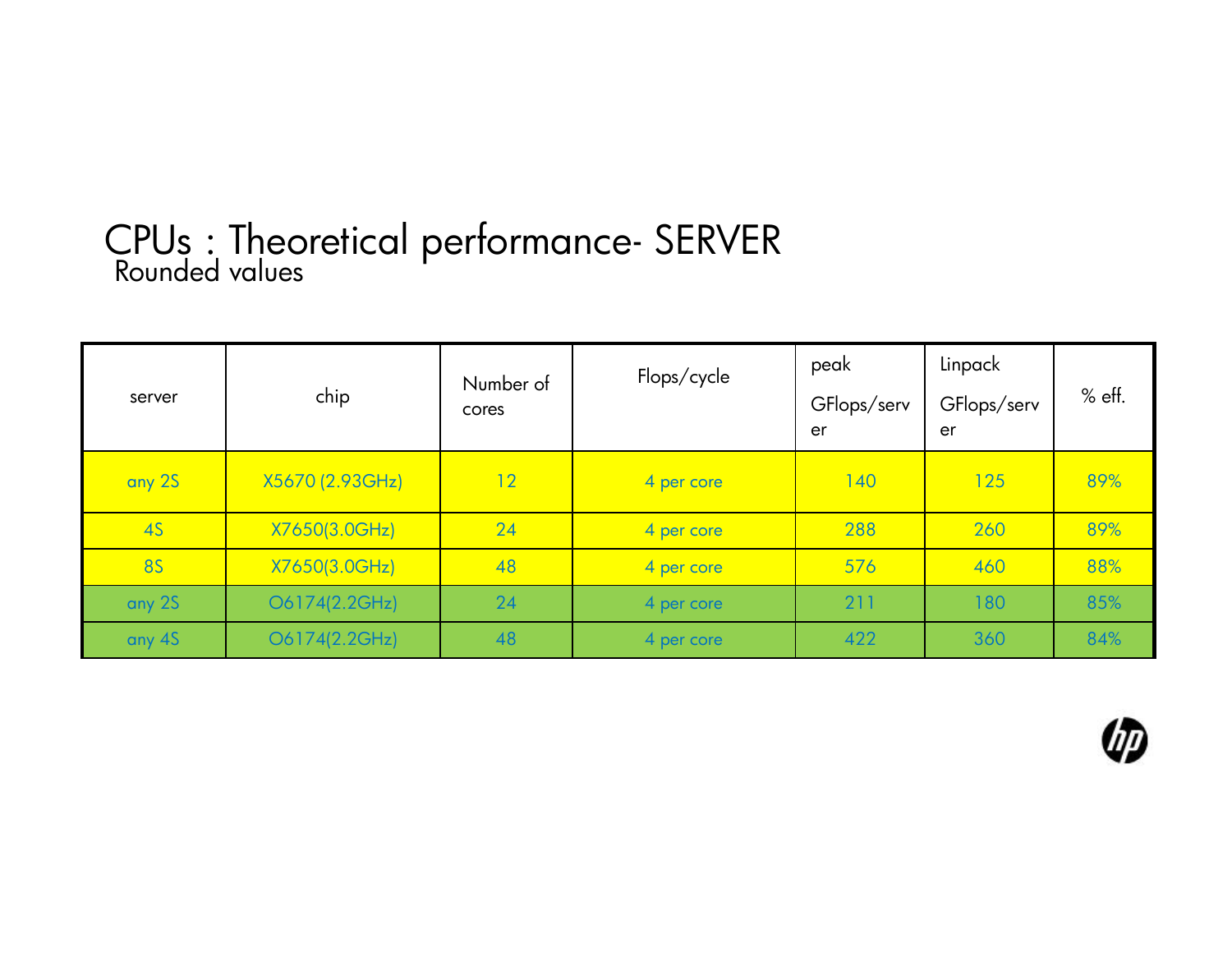#### CPUs : Performance- CLUSTER Rounded values

Calculating the Rpeak for a cluster

Cluster of 12 nodes with BL280 with processors of 2.4 GHz each

Rmax = 12 (servers) x 12 (cores) x 4 (FLOPs) x 2.4 GHz = 1382.4 FLOPs.

Expected Rpeak = DEPENDS ON THE INTERCONNECT.

If INTERCONNECT=  $1GB \Rightarrow 40.50\%$  Rmax

If INTERCONNECT=  $10GB \Rightarrow 60.65\%$  Rmax

If INTERCONNECT=  $IB \Rightarrow 75.90\%$  Rmax (depends on the network architecture)

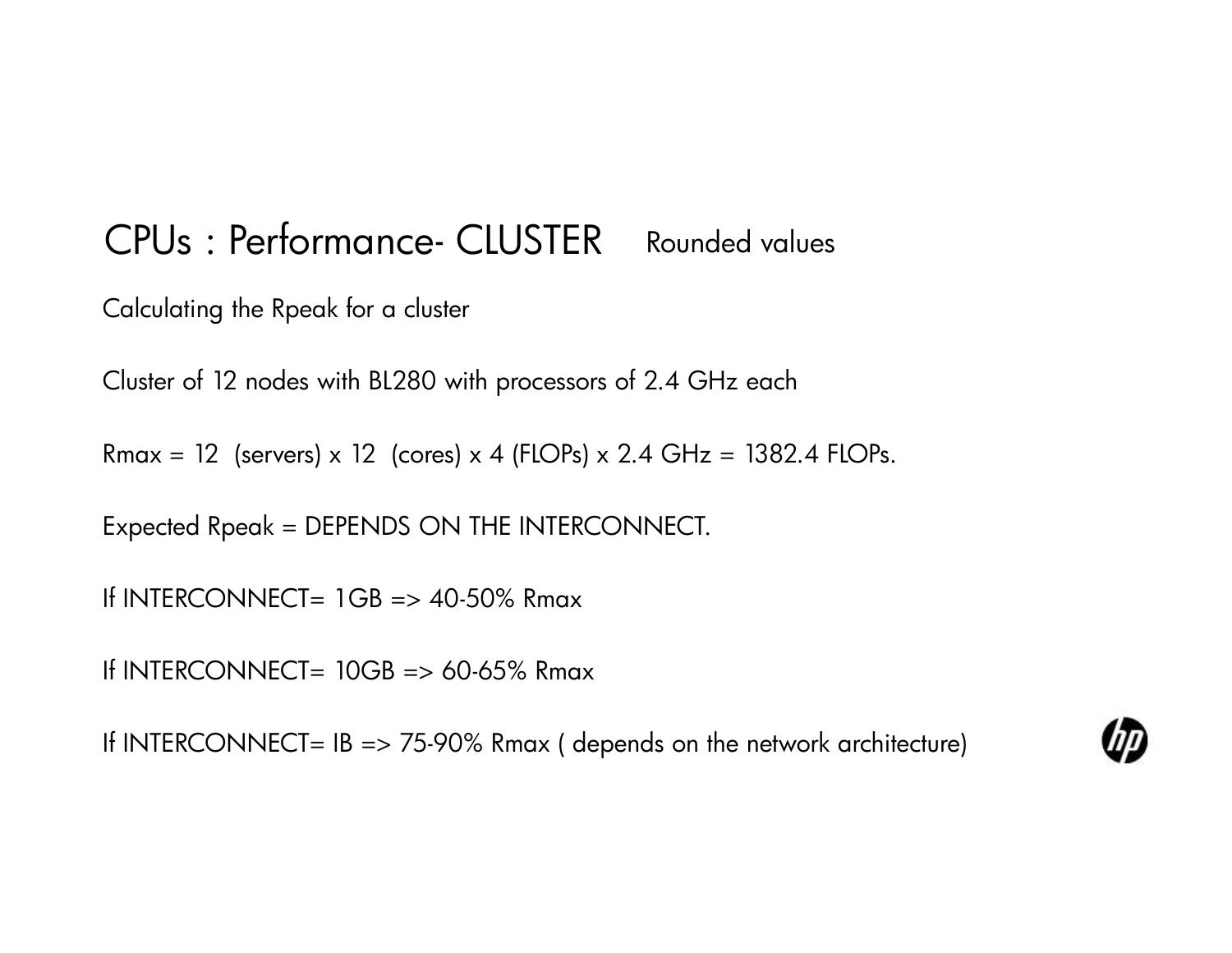



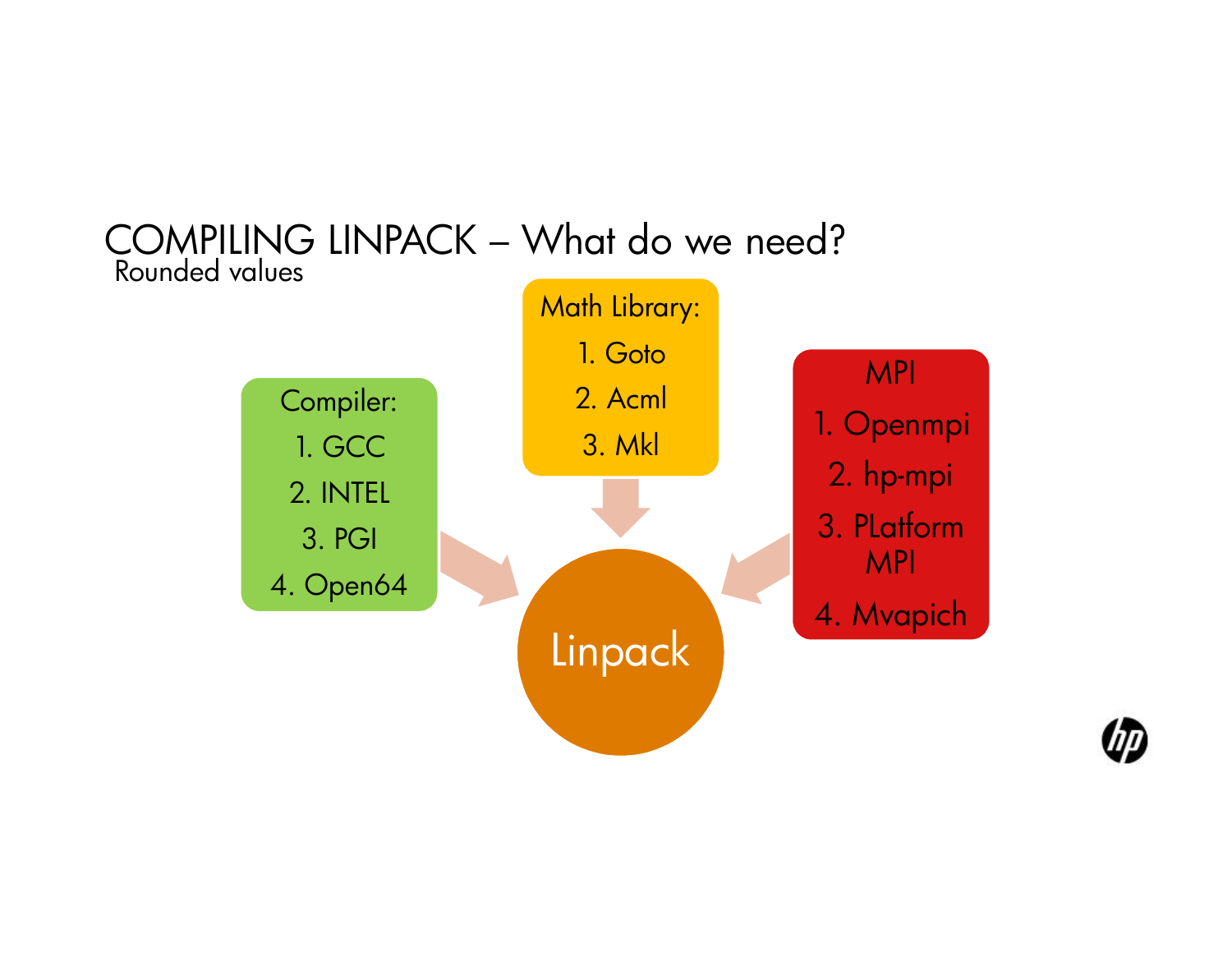# Linpack – Output Example Rounded values

Server: BL280 G6 – 8 cores at 3.0Rpeak: 8 (cores) x 4 (Flops) x 3.0 = 96 GFLOPs

| T/V                                                                     | N     | <b>NB</b> | P | Time   | Gflops             |
|-------------------------------------------------------------------------|-------|-----------|---|--------|--------------------|
| WR01C2C8                                                                | 28800 | 200       |   | 193.47 | $8.232e+01$        |
| $   AX - b     co / (eps * (  A  )  co *   x  )  co +  b    co ) * N =$ |       |           |   |        | $0.0034771$ PASSED |

 $Rmax = 82.32$  GFLOPs

Efficiency =  $85.75\%$ .

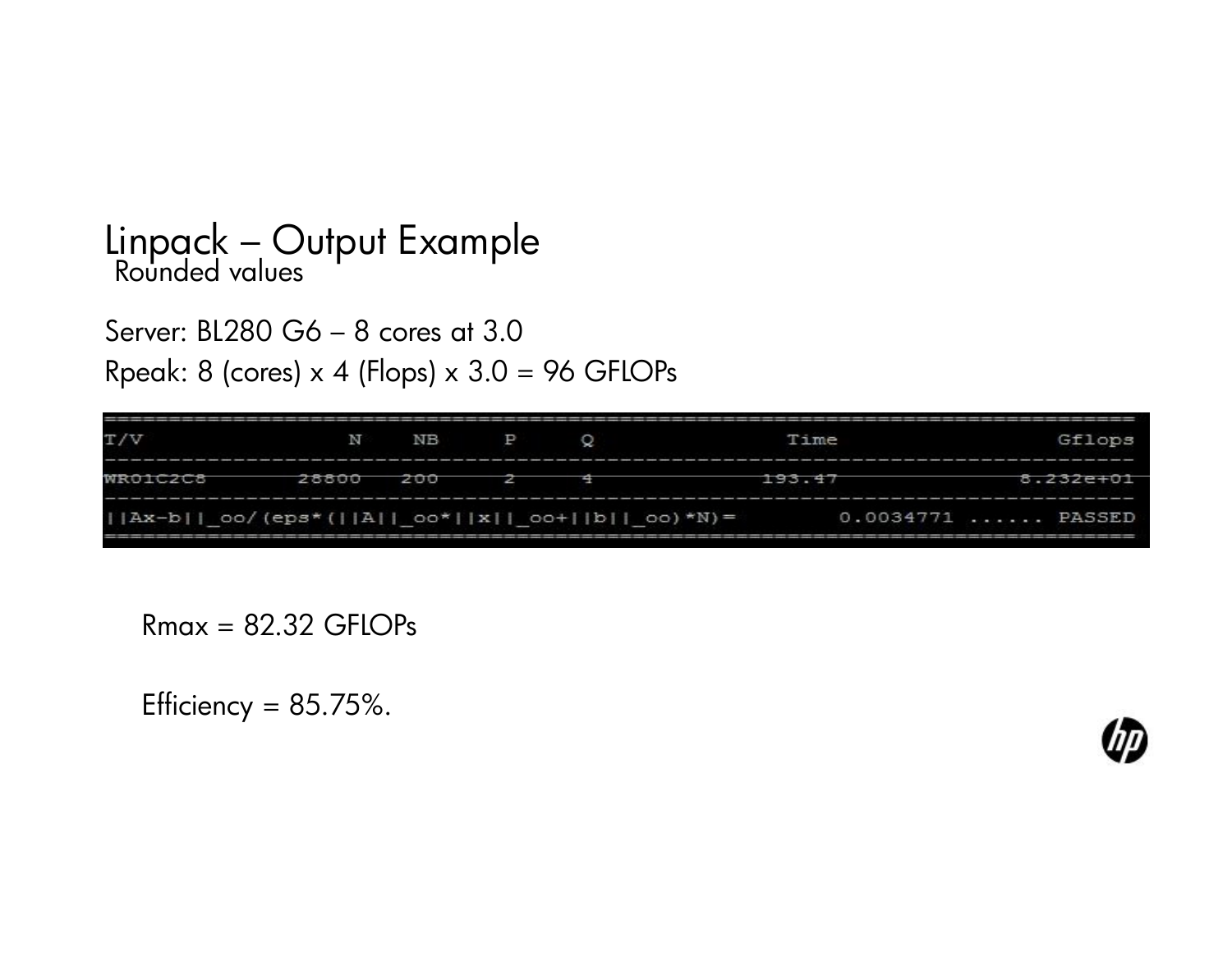#### Linpack – Simple lets Run  $\odot$

Normally one downloads hpl from the web *www.netlib.org/benchmark/***hpl***/software.html*

This time around lets take it from /tmp/test/hpl.tgz

cp /tmp/test/hpl.tgz .tar –zxvf hpl.tgz cd hpl

Here we have written a script that compiles the linpack using different platforms

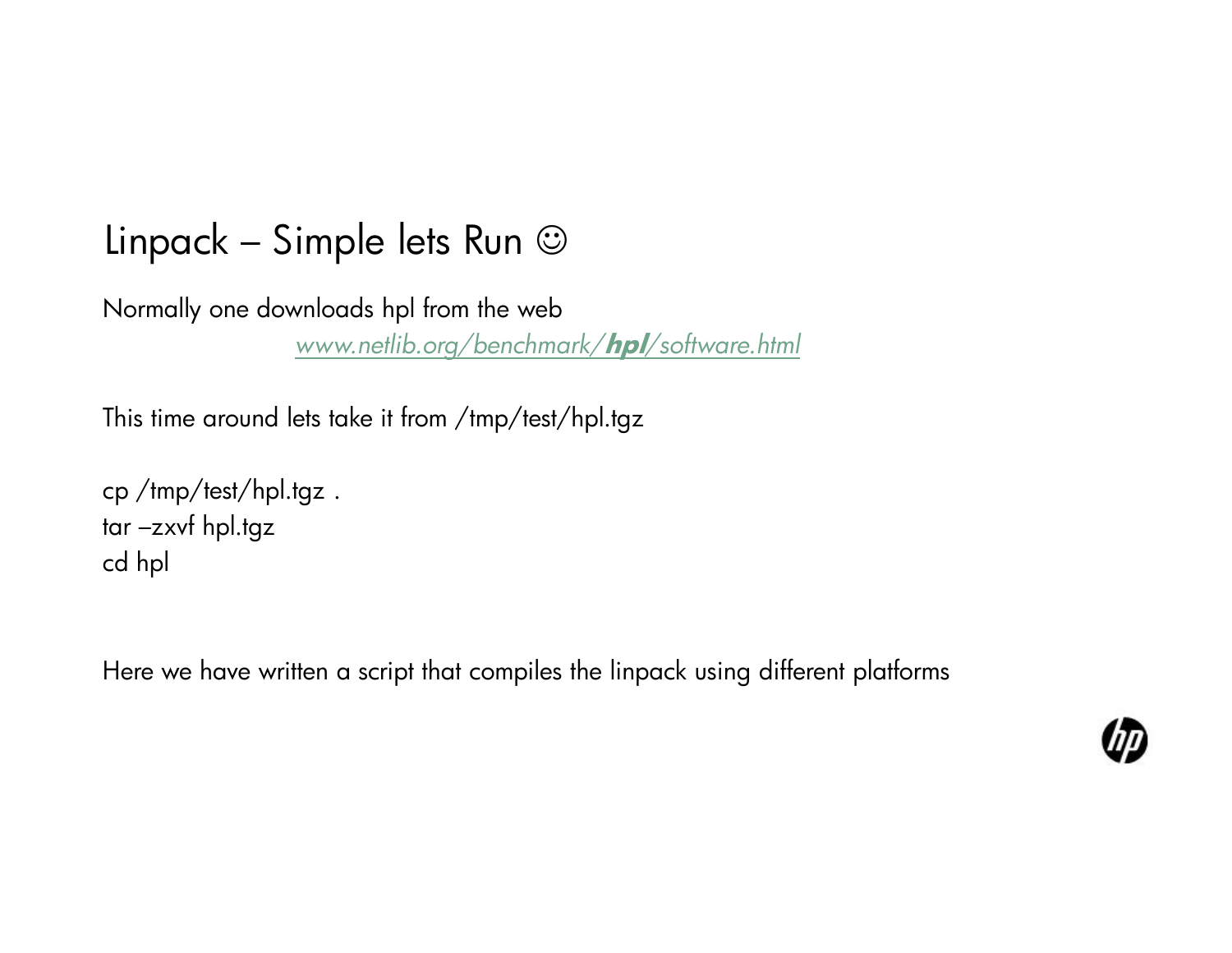## Compiling LINPACK

in hpl directory run

. [trng21@tunturi hpl]\$ ./prepbin.cshif (  $0 < 3$  ) then usage: ./prepbin.csh <gnu | open64 | pgi | intel> <goto | gotop | acml | acmlp | mkl | mklp>  $\le$ impi|hpmpi|pmpi|qmpi|parampi|mpich|mpich2|mvapich|mvapich2|openmpi> [amd|intel] exit 1[trng21@tunturi hpl]\$

SO YOU WOULD HAVE TO CHOSE

COMPILER – MATH LIBRARY – MPI - ARCHITECTURE

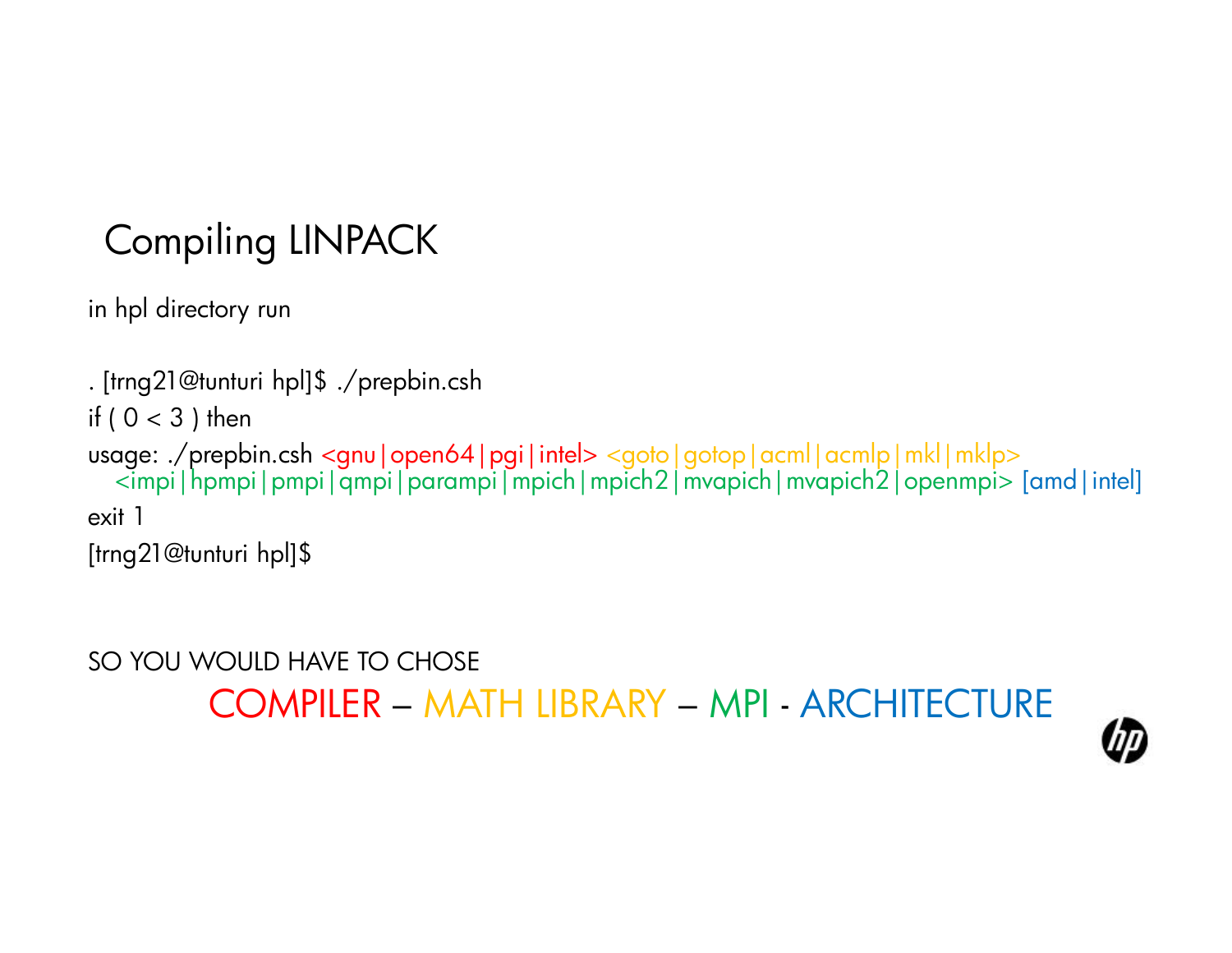#### prepbin.cshIt is a series of "cases"setenv c \$1 <- compiler setenv | \$2 <- library setenv m  $$3 <$ - mpi setenv a ""\$4 <- architecturee Switch<br>Compile case intelswitch mpi switch libraryswitch architecturecase pgi architectur Compiler case gnucase open64

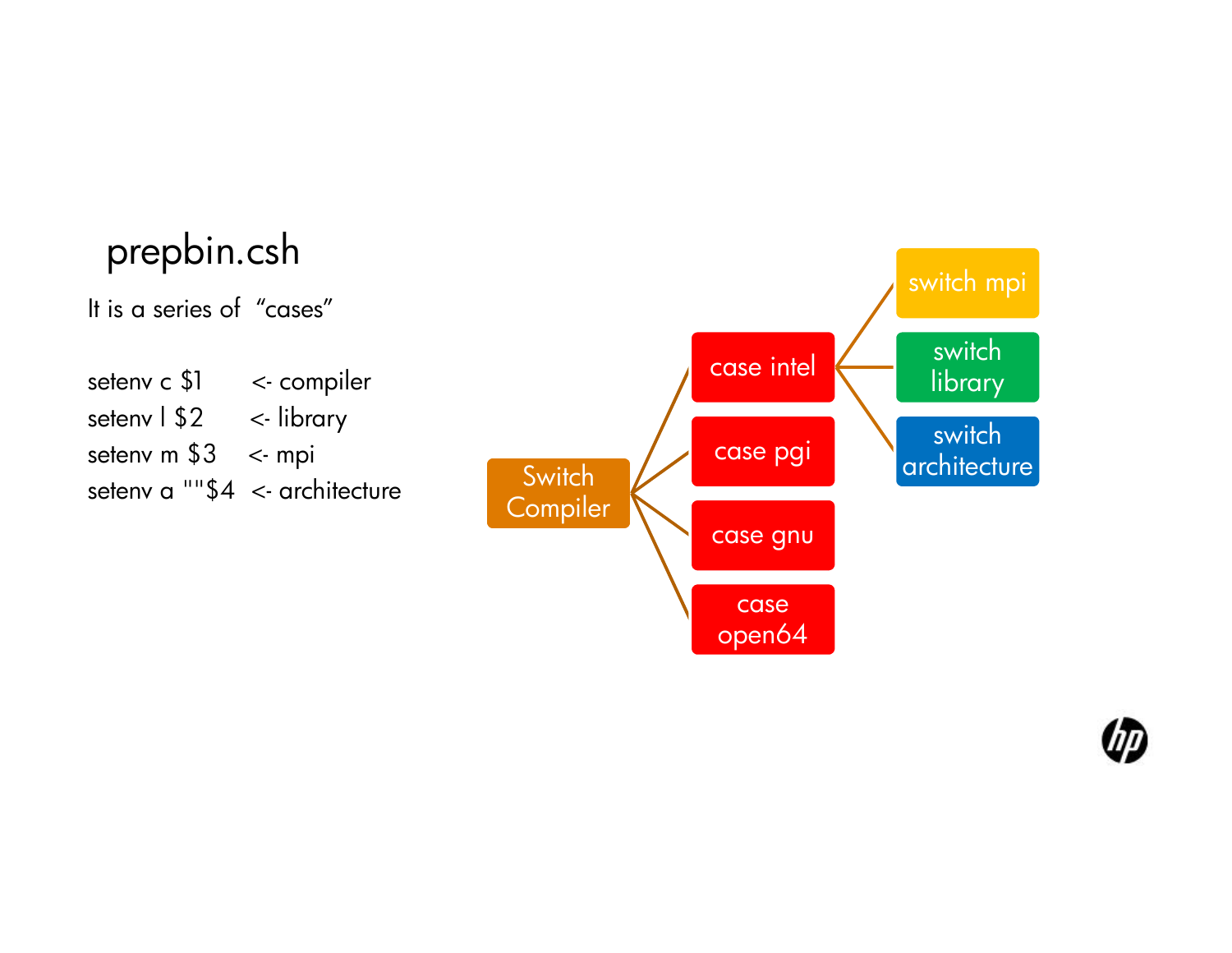#### Running LINPACK

We use the script run.csh which has as a parameter just the number of cores on which I want to run.

The Linpack is called at the end of the file:

(/usr/bin/time srun -n \$np **-N 1** \$o/bin/mine/xhpl )|& tee myoutput.\$np ATTENTION: we also need to set in the SCRIPT the –N 1 Use –nodelist=n[30X]Where X is the team number

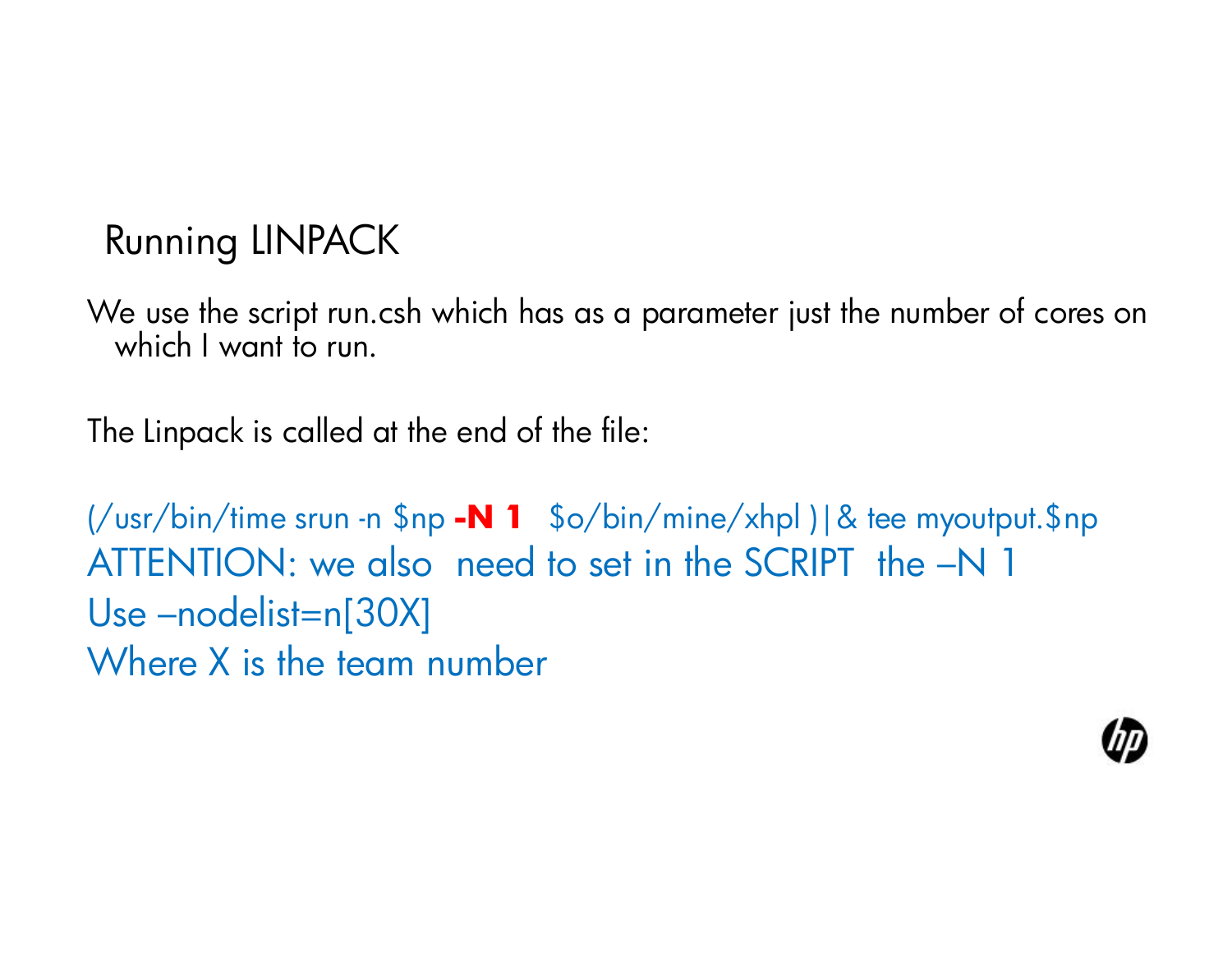#### Output files

Everything will be saved in a directory of the form :

work.\${np}P.\${nt}T.`hostname`.`date <sup>+</sup>"%m%d%H%M"`.\$\$

Example:

### work.2P.1T.tunturi.csc.fi.11290228.26479

Interesting file to look at is myoutput.\${np}